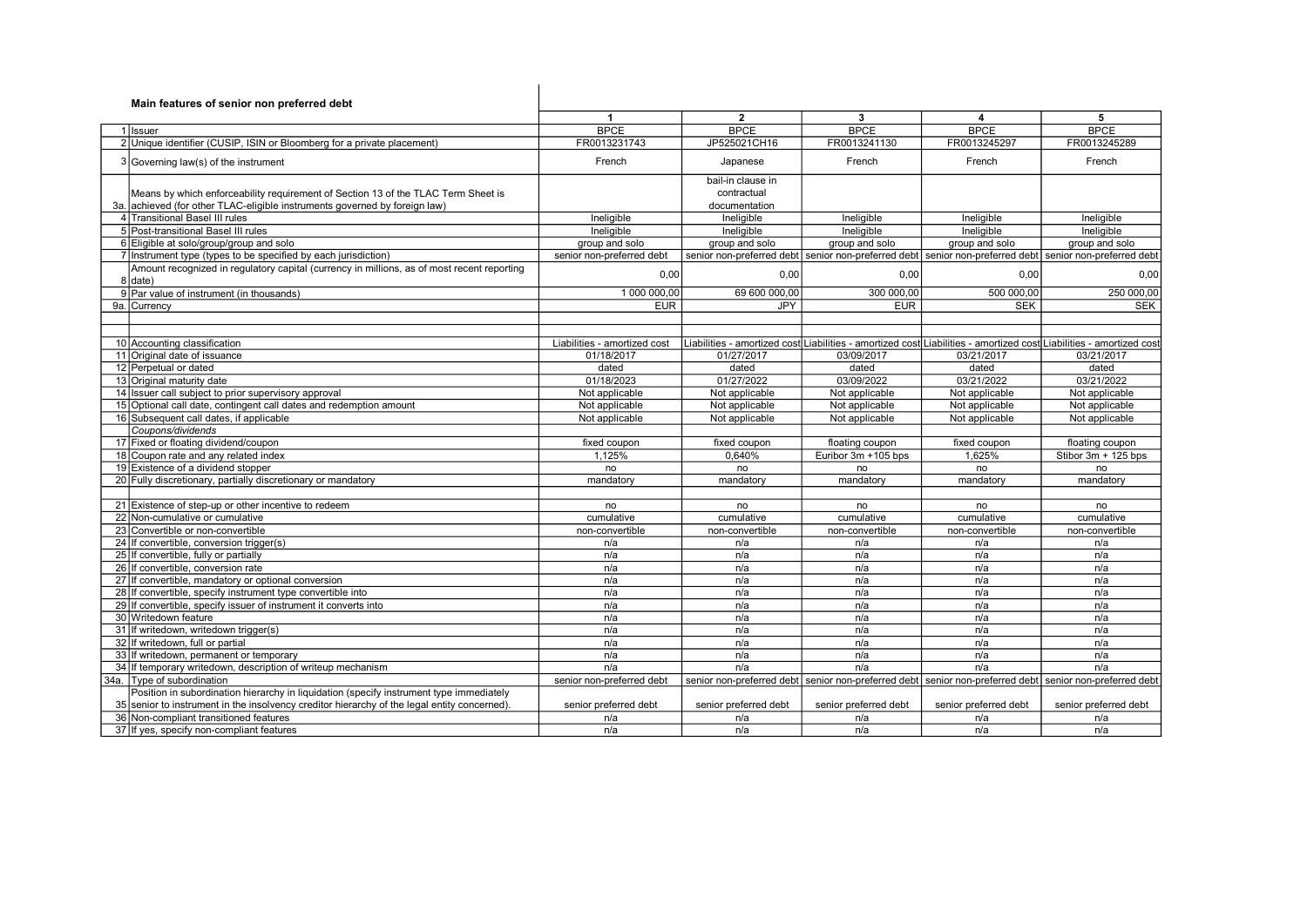|                                                                                                                                                                 | 6                     | $\overline{7}$                                                                         | 8                     | 9                                              |
|-----------------------------------------------------------------------------------------------------------------------------------------------------------------|-----------------------|----------------------------------------------------------------------------------------|-----------------------|------------------------------------------------|
| 1 Issuer                                                                                                                                                        | <b>BPCE</b>           | <b>BPCE</b>                                                                            | <b>BPCE</b>           | <b>BPCE</b>                                    |
| 2 Unique identifier (CUSIP, ISIN or Bloomberg for a private placement)                                                                                          | FR0013245610          | FR0013246493                                                                           | FR0013241130          | US05583JAA07 / US05584KAA60                    |
| 3 Governing law(s) of the instrument                                                                                                                            | French                | French                                                                                 | French                | New York State                                 |
| Means by which enforceability requirement of Section 13 of the TLAC Term Sheet is<br>3a. achieved (for other TLAC-eligible instruments governed by foreign law) |                       |                                                                                        |                       | bail-in clause in contractual<br>documentation |
| 4 Transitional Basel III rules                                                                                                                                  | Ineligible            | Ineligible                                                                             | Ineligible            | Ineligible                                     |
| 5 Post-transitional Basel III rules                                                                                                                             | Ineligible            | Ineligible                                                                             | Ineligible            | Ineligible                                     |
| 6 Eligible at solo/group/group and solo                                                                                                                         | group and solo        | group and solo                                                                         | group and solo        | group and solo                                 |
| 7 Instrument type (types to be specified by each jurisdiction)                                                                                                  |                       | senior non-preferred debt senior non-preferred debt senior non-preferred debt          |                       | senior non-preferred debt                      |
| Amount recognized in regulatory capital (currency in millions, as of most recent reporting<br>$8$ date)                                                         | 0,00                  | 0,00                                                                                   | 0,00                  | 0,00                                           |
| 9 Par value of instrument (in thousands)                                                                                                                        | 10 000 000.00         | 1 000 000.00                                                                           | 400 000.00            | 1 000 000.00                                   |
| 9a. Currency                                                                                                                                                    | <b>JPY</b>            | <b>DKK</b>                                                                             | <b>EUR</b>            | <b>USD</b>                                     |
|                                                                                                                                                                 |                       |                                                                                        |                       |                                                |
|                                                                                                                                                                 |                       |                                                                                        |                       |                                                |
| 10 Accounting classification                                                                                                                                    |                       | Liabilities - amortized cost Liabilities - amortized cost Liabilities - amortized cost |                       | Liabilities - amortized cost                   |
| 11 Original date of issuance                                                                                                                                    | 03/30/2017            | 03/28/2017                                                                             | 04/07/2017            | 05/22/2017                                     |
| 12 Perpetual or dated                                                                                                                                           | dated                 | dated                                                                                  | dated                 | dated                                          |
| 13 Original maturity date                                                                                                                                       | 03/30/2032            | 03/28/2022                                                                             | 03/09/2022            | 05/22/2022                                     |
| 14 Issuer call subject to prior supervisory approval                                                                                                            | Not applicable        | Not applicable                                                                         | Not applicable        | Not applicable                                 |
| 15 Optional call date, contingent call dates and redemption amount                                                                                              | Not applicable        | Not applicable                                                                         | Not applicable        | Not applicable                                 |
| 16 Subsequent call dates, if applicable                                                                                                                         | Not applicable        | Not applicable                                                                         | Not applicable        | Not applicable                                 |
| Coupons/dividends                                                                                                                                               |                       |                                                                                        |                       |                                                |
| 17 Fixed or floating dividend/coupon                                                                                                                            | fixed coupon          | floating coupon                                                                        | floating coupon       | fixed coupon                                   |
| 18 Coupon rate and any related index                                                                                                                            | 1,135%                | Cibor $3m + 85$ bps                                                                    | Euribor 3m + 105 bps  | 3.000%                                         |
| 19 Existence of a dividend stopper                                                                                                                              | no                    | no                                                                                     | no                    | no                                             |
| 20 Fully discretionary, partially discretionary or mandatory                                                                                                    | mandatory             | mandatory                                                                              | mandatory             | mandatory                                      |
|                                                                                                                                                                 |                       |                                                                                        |                       |                                                |
| 21 Existence of step-up or other incentive to redeem                                                                                                            | no                    | no                                                                                     | no                    | no                                             |
| 22 Non-cumulative or cumulative                                                                                                                                 | cumulative            | cumulative                                                                             | cumulative            | cumulative                                     |
| 23 Convertible or non-convertible                                                                                                                               | non-convertible       | non-convertible                                                                        | non-convertible       | non-convertible                                |
| 24 If convertible, conversion trigger(s)                                                                                                                        | n/a                   | n/a                                                                                    | n/a                   | n/a                                            |
| 25 If convertible, fully or partially                                                                                                                           | n/a                   | n/a                                                                                    | n/a                   | n/a                                            |
| 26 If convertible, conversion rate                                                                                                                              | n/a                   | n/a                                                                                    | n/a                   | n/a                                            |
| 27 If convertible, mandatory or optional conversion                                                                                                             | n/a                   | n/a                                                                                    | n/a                   | n/a                                            |
| 28 If convertible, specify instrument type convertible into                                                                                                     | n/a                   | n/a                                                                                    | n/a                   | n/a                                            |
| 29 If convertible, specify issuer of instrument it converts into                                                                                                | n/a                   | n/a                                                                                    | n/a                   | n/a                                            |
| 30 Writedown feature                                                                                                                                            | n/a                   | n/a                                                                                    | n/a                   | n/a                                            |
| 31 If writedown, writedown trigger(s)                                                                                                                           | n/a                   | n/a                                                                                    | n/a                   | n/a                                            |
| 32 If writedown, full or partial                                                                                                                                | n/a                   | n/a                                                                                    | n/a                   | n/a                                            |
| 33 If writedown, permanent or temporary                                                                                                                         | n/a                   | n/a                                                                                    | n/a                   | n/a                                            |
| 34 If temporary writedown, description of writeup mechanism                                                                                                     | n/a                   | n/a                                                                                    | n/a                   | n/a                                            |
| 34a. Type of subordination                                                                                                                                      |                       | senior non-preferred debt senior non-preferred debt senior non-preferred debt          |                       | senior non-preferred debt                      |
| Position in subordination hierarchy in liquidation (specify instrument type immediately                                                                         |                       |                                                                                        |                       |                                                |
| 35 senior to instrument in the insolvency creditor hierarchy of the legal entity concerned).                                                                    | senior preferred debt | senior preferred debt                                                                  | senior preferred debt | senior preferred debt                          |
| 36 Non-compliant transitioned features                                                                                                                          | n/a                   | n/a                                                                                    | n/a                   | n/a                                            |
| 37 If yes, specify non-compliant features                                                                                                                       | n/a                   | n/a                                                                                    | n/a                   | n/a                                            |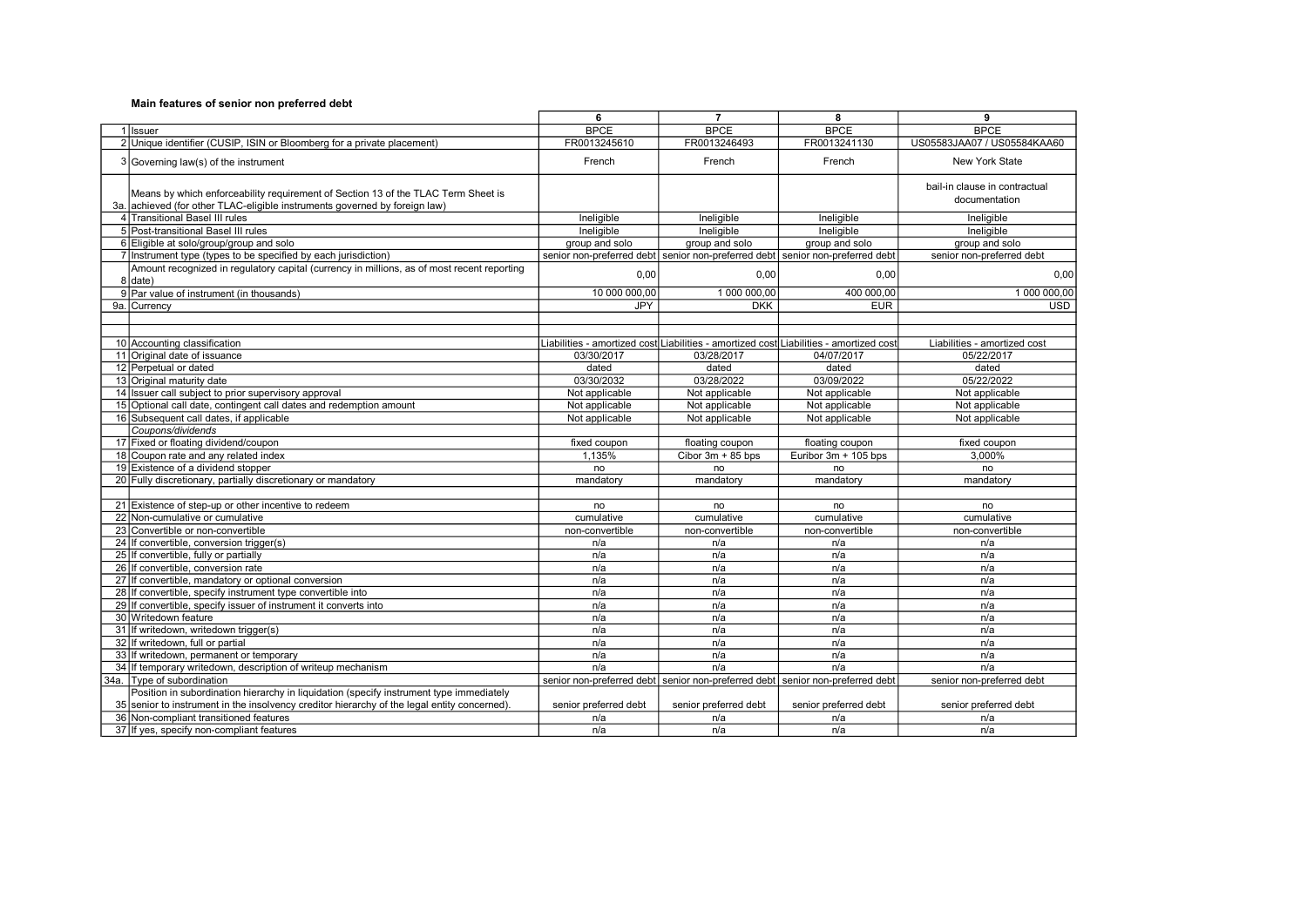|                                                                                                                                                                 | 10                                             | 11                    | 12                                                        | 13                                             |
|-----------------------------------------------------------------------------------------------------------------------------------------------------------------|------------------------------------------------|-----------------------|-----------------------------------------------------------|------------------------------------------------|
| 1 Ilssuer                                                                                                                                                       | <b>BPCE</b>                                    | <b>BPCE</b>           | <b>BPCE</b>                                               | <b>BPCE</b>                                    |
| 2 Unique identifier (CUSIP, ISIN or Bloomberg for a private placement)                                                                                          | US05583JAB89 / US05584KAB44                    | FR0013262920          | JP525021AH75                                              | US05583JAC62 / US05584KAC27                    |
| 3 Governing law(s) of the instrument                                                                                                                            | New York State                                 | French                | Japanese                                                  | New York State (United States)                 |
| Means by which enforceability requirement of Section 13 of the TLAC Term Sheet is<br>3a. achieved (for other TLAC-eligible instruments governed by foreign law) | bail-in clause in contractual<br>documentation |                       | bail-in clause in<br>contractual<br>documentation         | bail-in clause in contractual<br>documentation |
| 4 Transitional Basel III rules                                                                                                                                  | Ineligible                                     | Ineligible            | Ineligible                                                | Ineligible                                     |
| 5 Post-transitional Basel III rules                                                                                                                             | Ineligible                                     | Ineligible            | Ineligible                                                | Ineligible                                     |
| 6 Eligible at solo/group/group and solo                                                                                                                         | group and solo                                 | group and solo        | group and solo                                            | group and solo                                 |
| 7 Instrument type (types to be specified by each jurisdiction)                                                                                                  | senior non-preferred debt                      |                       | senior non-preferred debt senior non-preferred debt       | senior non-preferred debt                      |
| Amount recognized in regulatory capital (currency in millions, as of most recent reporting<br>8 date)                                                           | 0,00                                           | 0,00                  | 0,00                                                      | 0,00                                           |
| 9 Par value of instrument (in thousands)                                                                                                                        | 500 000,00                                     | 3 000 000,00          | 10 000 000,00                                             | 1 250 000,00                                   |
| 9a. Currency                                                                                                                                                    | <b>USD</b>                                     | JPY                   | JPY                                                       | <b>USD</b>                                     |
|                                                                                                                                                                 |                                                |                       |                                                           |                                                |
|                                                                                                                                                                 |                                                |                       |                                                           |                                                |
| 10 Accounting classification                                                                                                                                    | Liabilities - amortized cost                   |                       | Liabilities - amortized cost Liabilities - amortized cost | Liabilities - amortized cost                   |
| 11 Original date of issuance                                                                                                                                    | 05/22/2017                                     | 06/23/2017            | 07/26/2017                                                | 10/23/2017                                     |
| 12 Perpetual or dated                                                                                                                                           | dated                                          | dated                 | dated                                                     | dated                                          |
| 13 Original maturity date                                                                                                                                       | 05/22/2022                                     | 06/23/2022            | 07/26/2022                                                | 10/23/2027                                     |
| 14 Issuer call subject to prior supervisory approval                                                                                                            | Not applicable                                 | Not applicable        | Not applicable                                            | Not applicable                                 |
| 15 Optional call date, contingent call dates and redemption amount                                                                                              | Not applicable                                 | Not applicable        | Not applicable                                            | Not applicable                                 |
| 16 Subsequent call dates, if applicable                                                                                                                         | Not applicable                                 | Not applicable        | Not applicable                                            | Not applicable                                 |
| Coupons/dividends                                                                                                                                               |                                                |                       |                                                           |                                                |
| 17 Fixed or floating dividend/coupon                                                                                                                            | floating coupon                                | fixed coupon          | fixed coupon                                              | fixed coupon                                   |
| 18 Coupon rate and any related index                                                                                                                            | Libor USD 3m + 122 bps                         | 0.455%                | 0.463%                                                    | 3.500%                                         |
| 19 Existence of a dividend stopper                                                                                                                              | no                                             | no                    | no                                                        | no                                             |
| 20 Fully discretionary, partially discretionary or mandatory                                                                                                    | mandatory                                      | mandatory             | mandatory                                                 | mandatory                                      |
|                                                                                                                                                                 |                                                |                       |                                                           |                                                |
| 21 Existence of step-up or other incentive to redeem                                                                                                            | no                                             | no                    | no                                                        | no                                             |
| 22 Non-cumulative or cumulative                                                                                                                                 | cumulative                                     | cumulative            | cumulative                                                | cumulative                                     |
| 23 Convertible or non-convertible                                                                                                                               | non-convertible                                | non-convertible       | non-convertible                                           | non-convertible                                |
| 24 If convertible, conversion trigger(s)                                                                                                                        | n/a                                            | n/a                   | n/a                                                       | n/a                                            |
| 25 If convertible, fully or partially                                                                                                                           | n/a                                            | n/a                   | n/a                                                       | n/a                                            |
| 26 If convertible, conversion rate                                                                                                                              | n/a                                            | n/a                   | n/a                                                       | n/a                                            |
| 27 If convertible, mandatory or optional conversion                                                                                                             | n/a                                            | n/a                   | n/a                                                       | n/a                                            |
| 28 If convertible, specify instrument type convertible into                                                                                                     | n/a                                            | n/a                   | n/a                                                       | n/a                                            |
| 29 If convertible, specify issuer of instrument it converts into                                                                                                | n/a                                            | n/a                   | n/a                                                       | n/a                                            |
| 30 Writedown feature                                                                                                                                            | n/a                                            | n/a                   | n/a                                                       | n/a                                            |
| 31 If writedown, writedown trigger(s)                                                                                                                           | n/a                                            | n/a                   | n/a                                                       | n/a                                            |
| 32 If writedown, full or partial                                                                                                                                | n/a                                            | n/a                   | n/a                                                       | n/a                                            |
| 33 If writedown, permanent or temporary                                                                                                                         | n/a                                            | n/a                   | n/a                                                       | n/a                                            |
| 34 If temporary writedown, description of writeup mechanism                                                                                                     | n/a                                            | n/a                   | n/a                                                       | n/a                                            |
| 34a. Type of subordination                                                                                                                                      | senior non-preferred debt                      |                       | senior non-preferred debt senior non-preferred debt       | senior non-preferred debt                      |
| Position in subordination hierarchy in liquidation (specify instrument type immediately                                                                         |                                                |                       |                                                           |                                                |
| 35 senior to instrument in the insolvency creditor hierarchy of the legal entity concerned).                                                                    | senior preferred debt                          | senior preferred debt | senior preferred debt                                     | senior preferred debt                          |
| 36 Non-compliant transitioned features                                                                                                                          | n/a                                            | n/a                   | n/a                                                       | n/a                                            |
| 37 If yes, specify non-compliant features                                                                                                                       | n/a                                            | n/a                   | n/a                                                       | n/a                                            |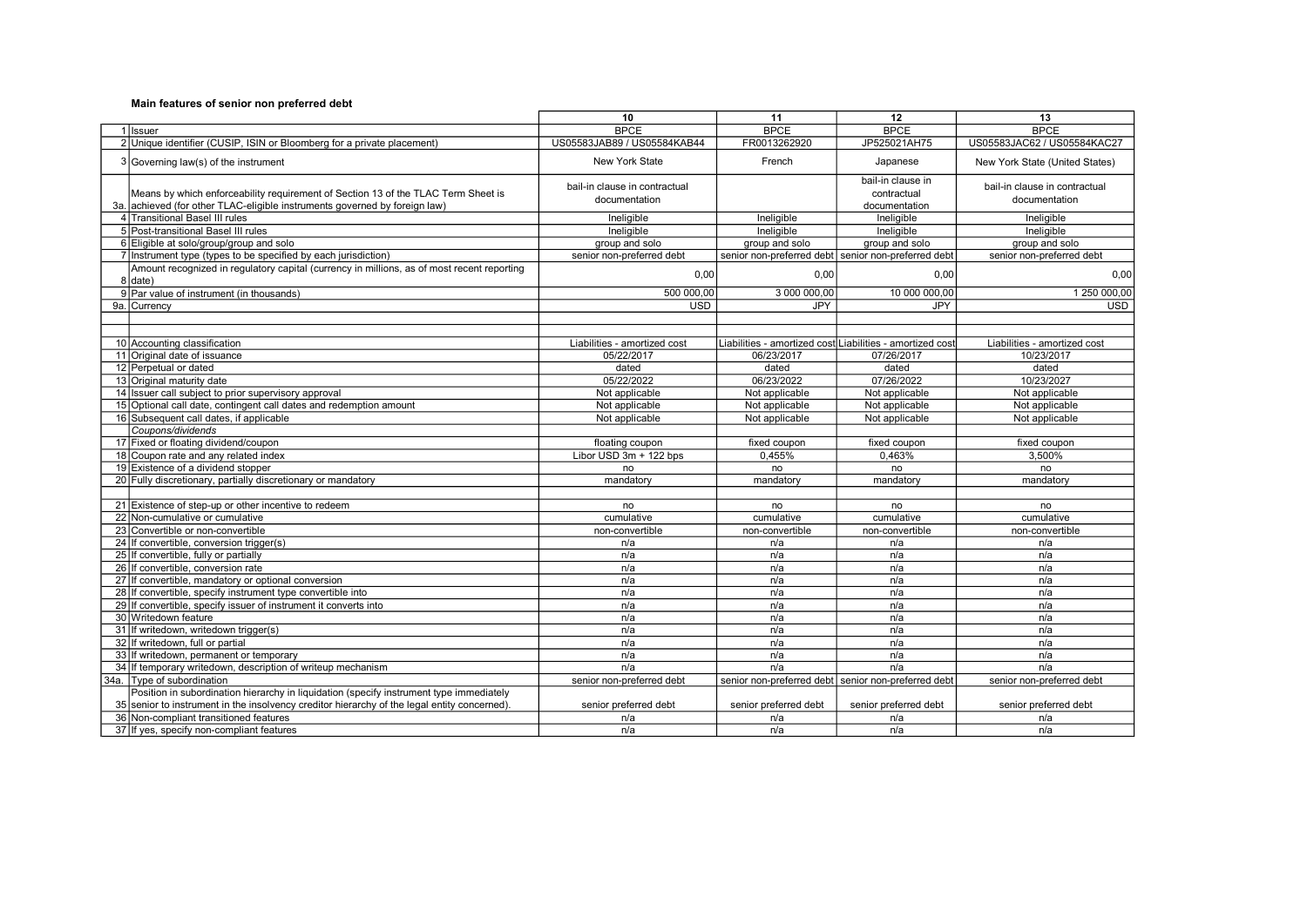|                                                                                                       | 14                    | 15                    | 16                    | 17                    | 18                                                                                                                                               |
|-------------------------------------------------------------------------------------------------------|-----------------------|-----------------------|-----------------------|-----------------------|--------------------------------------------------------------------------------------------------------------------------------------------------|
| 1 Ilssuer                                                                                             | <b>BPCE</b>           | <b>BPCE</b>           | <b>BPCE</b>           | <b>BPCE</b>           | <b>BPCE</b>                                                                                                                                      |
| 2 Unique identifier (CUSIP, ISIN or Bloomberg for a private placement)                                | FR0013309317          | JP525021CJ14          | JP525021FJ11          | JP525021DJ13          | FR0013312493                                                                                                                                     |
| 3 Governing law(s) of the instrument                                                                  | French                | Japanese              | Japanese              | Japanese              | French                                                                                                                                           |
|                                                                                                       |                       | bail-in clause in     | bail-in clause in     | bail-in clause in     |                                                                                                                                                  |
| Means by which enforceability requirement of Section 13 of the TLAC Term Sheet is                     |                       | contractual           | contractual           | contractual           |                                                                                                                                                  |
| 3a. achieved (for other TLAC-eligible instruments governed by foreign law)                            |                       | documentation         | documentation         | documentation         |                                                                                                                                                  |
| 4 Transitional Basel III rules                                                                        | Ineligible            | Ineligible            | Ineligible            | Ineligible            | Ineligible                                                                                                                                       |
| 5 Post-transitional Basel III rules                                                                   | Ineligible            | Ineligible            | Ineligible            | Ineligible            | Ineligible                                                                                                                                       |
| 6 Eligible at solo/group/group and solo                                                               | group and solo        | group and solo        | group and solo        | group and solo        | group and solo                                                                                                                                   |
| 7 Instrument type (types to be specified by each jurisdiction)                                        |                       |                       |                       |                       | senior non-preferred debt senior non-preferred debt senior non-preferred debt senior non-preferred debt senior non-preferred debt                |
| Amount recognized in regulatory capital (currency in millions, as of most recent reporting<br>8 date) | 0,00                  | 0,00                  | 0,00                  | 0,00                  | 0,00                                                                                                                                             |
| 9 Par value of instrument (in thousands)                                                              | 300 000,00            | 38 400 000,00         | 23 700 000,00         | 1 100 000,00          | 1 000 000,00                                                                                                                                     |
| 9a. Currency                                                                                          | <b>EUR</b>            | <b>JPY</b>            | JPY                   | <b>JPY</b>            | <b>EUR</b>                                                                                                                                       |
|                                                                                                       |                       |                       |                       |                       |                                                                                                                                                  |
|                                                                                                       |                       |                       |                       |                       |                                                                                                                                                  |
| 10 Accounting classification                                                                          |                       |                       |                       |                       | Liabilities - amortized cost Liabilities - amortized cost Liabilities - amortized cost Liabilities - amortized cost Liabilities - amortized cost |
| 11 Original date of issuance                                                                          | 01/11/2018            | 01/25/2018            | 01/25/2018            | 01/25/2018            | 01/31/2018                                                                                                                                       |
| 12 Perpetual or dated                                                                                 | dated                 | dated                 | dated                 | dated                 | dated                                                                                                                                            |
| 13 Original maturity date                                                                             | 01/11/2023            | 01/25/2023            | 01/25/2028            | 01/25/2033            | 01/31/2024                                                                                                                                       |
| 14 Issuer call subject to prior supervisory approval                                                  | Not applicable        | Not applicable        | Not applicable        | Not applicable        | Not applicable                                                                                                                                   |
| 15 Optional call date, contingent call dates and redemption amount                                    | Not applicable        | Not applicable        | Not applicable        | Not applicable        | Not applicable                                                                                                                                   |
| 16 Subsequent call dates, if applicable                                                               | Not applicable        | Not applicable        | Not applicable        | Not applicable        | Not applicable                                                                                                                                   |
| Coupons/dividends                                                                                     |                       |                       |                       |                       |                                                                                                                                                  |
| 17 Fixed or floating dividend/coupon                                                                  | floating coupon       | fixed coupon          | fixed coupon          | fixed coupon          | fixed coupon                                                                                                                                     |
| 18 Coupon rate and any related index                                                                  | Euribor $3m + 50$ bps | 0.385%                | 0.734%                | 0.917%                | 0.875%                                                                                                                                           |
| 19 Existence of a dividend stopper                                                                    | no                    | no                    | no                    | no                    | no                                                                                                                                               |
| 20 Fully discretionary, partially discretionary or mandatory                                          | mandatory             | mandatory             | mandatory             | mandatory             | mandatory                                                                                                                                        |
|                                                                                                       |                       |                       |                       |                       |                                                                                                                                                  |
| 21 Existence of step-up or other incentive to redeem                                                  | no                    | no                    | no                    | no                    | no                                                                                                                                               |
| 22 Non-cumulative or cumulative                                                                       | cumulative            | cumulative            | cumulative            | cumulative            | cumulative                                                                                                                                       |
| 23 Convertible or non-convertible                                                                     | non-convertible       | non-convertible       | non-convertible       | non-convertible       | non-convertible                                                                                                                                  |
| 24 If convertible, conversion trigger(s)                                                              | n/a                   | n/a                   | n/a                   | n/a                   | n/a                                                                                                                                              |
| 25 If convertible, fully or partially                                                                 | n/a                   | n/a                   | n/a                   | n/a                   | n/a                                                                                                                                              |
| 26 If convertible, conversion rate<br>27 If convertible, mandatory or optional conversion             | n/a                   | n/a                   | n/a                   | n/a                   | n/a                                                                                                                                              |
| 28 If convertible, specify instrument type convertible into                                           | n/a<br>n/a            | n/a<br>n/a            | n/a<br>n/a            | n/a<br>n/a            | n/a<br>n/a                                                                                                                                       |
| 29 If convertible, specify issuer of instrument it converts into                                      | n/a                   | n/a                   | n/a                   | n/a                   | n/a                                                                                                                                              |
| 30 Writedown feature                                                                                  | n/a                   | n/a                   | n/a                   | n/a                   | n/a                                                                                                                                              |
| 31 If writedown, writedown trigger(s)                                                                 | n/a                   | n/a                   | n/a                   | n/a                   | n/a                                                                                                                                              |
| 32 If writedown, full or partial                                                                      | n/a                   | n/a                   | n/a                   | n/a                   | n/a                                                                                                                                              |
| 33 If writedown, permanent or temporary                                                               | n/a                   | n/a                   | n/a                   | n/a                   | n/a                                                                                                                                              |
| 34 If temporary writedown, description of writeup mechanism                                           | n/a                   | n/a                   | n/a                   | n/a                   | n/a                                                                                                                                              |
| 34a. Type of subordination                                                                            |                       |                       |                       |                       | senior non-preferred debt senior non-preferred debt senior non-preferred debt senior non-preferred debt senior non-preferred debt                |
| Position in subordination hierarchy in liquidation (specify instrument type immediately               |                       |                       |                       |                       |                                                                                                                                                  |
| 35 senior to instrument in the insolvency creditor hierarchy of the legal entity concerned).          | senior preferred debt | senior preferred debt | senior preferred debt | senior preferred debt | senior preferred debt                                                                                                                            |
| 36 Non-compliant transitioned features                                                                | n/a                   | n/a                   | n/a                   | n/a                   | n/a                                                                                                                                              |
| 37 If yes, specify non-compliant features                                                             | n/a                   | n/a                   | n/a                   | n/a                   | n/a                                                                                                                                              |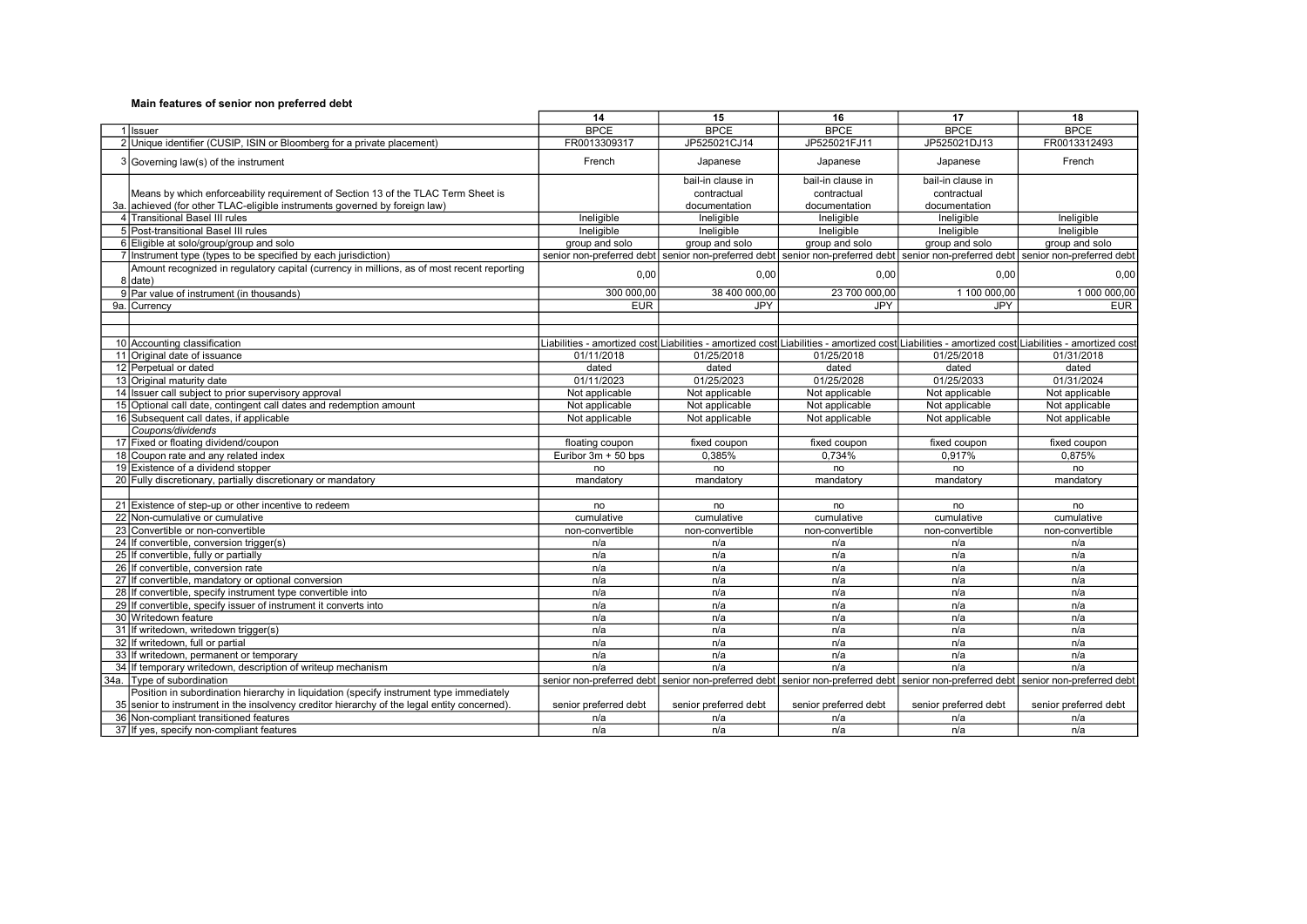|                                                                                                       | 19                    | 20                    | 21                                                                                                                                               | 22                    | 23                               |
|-------------------------------------------------------------------------------------------------------|-----------------------|-----------------------|--------------------------------------------------------------------------------------------------------------------------------------------------|-----------------------|----------------------------------|
| 1 Ilssuer                                                                                             | <b>BPCE</b>           | <b>BPCE</b>           | <b>BPCE</b>                                                                                                                                      | <b>BPCE</b>           | <b>BPCE</b>                      |
| 2 Unique identifier (CUSIP, ISIN or Bloomberg for a private placement)                                | FR0013312501          | FR0013323672          | FR0013323664                                                                                                                                     | FR0013328465          | AU3CB0252625                     |
| 3 Governing law(s) of the instrument                                                                  | French                | French                | French                                                                                                                                           | French                | New South Wales<br>(Australia)   |
| Means by which enforceability requirement of Section 13 of the TLAC Term Sheet is                     |                       |                       |                                                                                                                                                  |                       | bail-in clause in<br>contractual |
| 3a. achieved (for other TLAC-eligible instruments governed by foreign law)                            |                       |                       |                                                                                                                                                  |                       | documentation                    |
| 4 Transitional Basel III rules                                                                        | Ineligible            | Ineligible            | Ineligible                                                                                                                                       | Ineligible            | Ineligible                       |
| 5 Post-transitional Basel III rules                                                                   | Ineligible            | Ineligible            | Ineligible                                                                                                                                       | Ineligible            | Ineligible                       |
| 6 Eligible at solo/group/group and solo                                                               | group and solo        | group and solo        | group and solo                                                                                                                                   | group and solo        | group and solo                   |
| 7 Instrument type (types to be specified by each jurisdiction)                                        |                       |                       | senior non-preferred debt senior non-preferred debt senior non-preferred debt senior non-preferred debt senior non-preferred debt                |                       |                                  |
| Amount recognized in regulatory capital (currency in millions, as of most recent reporting<br>8 date) | 0,00                  | 0,00                  | 0,00                                                                                                                                             | 0.00                  | 0,00                             |
| 9 Par value of instrument (in thousands)                                                              | 750 000,00            | 750 000,00            | 750 000,00                                                                                                                                       | 70 000,00             | 330 000,00                       |
| 9a. Currency                                                                                          | <b>EUR</b>            | <b>EUR</b>            | <b>EUR</b>                                                                                                                                       | <b>EUR</b>            | <b>AUD</b>                       |
|                                                                                                       |                       |                       |                                                                                                                                                  |                       |                                  |
|                                                                                                       |                       |                       |                                                                                                                                                  |                       |                                  |
| 10 Accounting classification                                                                          |                       |                       | Liabilities - amortized cost∣Liabilities - amortized cost∣Liabilities - amortized cost∣Liabilities - amortized cost∣Liabilities - amortized cost |                       |                                  |
| 11 Original date of issuance                                                                          | 01/31/2018            | 03/23/2018            | 03/23/2018                                                                                                                                       | 04/16/2018            | 04/26/2018                       |
| 12 Perpetual or dated                                                                                 | dated                 | dated                 | dated                                                                                                                                            | dated                 | dated                            |
| 13 Original maturity date                                                                             | 01/31/2028            | 03/23/2023            | 03/23/2026                                                                                                                                       | 10/16/2031            | 04/26/2028                       |
| 14 Issuer call subject to prior supervisory approval                                                  | Not applicable        | Not applicable        | Not applicable                                                                                                                                   | Not applicable        | Not applicable                   |
| 15 Optional call date, contingent call dates and redemption amount                                    | Not applicable        | Not applicable        | Not applicable                                                                                                                                   | Not applicable        | Not applicable                   |
| 16 Subsequent call dates, if applicable                                                               | Not applicable        | Not applicable        | Not applicable                                                                                                                                   | Not applicable        | Not applicable                   |
| Coupons/dividends                                                                                     |                       |                       |                                                                                                                                                  |                       |                                  |
| 17 Fixed or floating dividend/coupon                                                                  | fixed coupon          | floating coupon       | fixed coupon                                                                                                                                     | fixed coupon          | fixed coupon                     |
| 18 Coupon rate and any related index                                                                  | 1,625%                | Euribor 3m + 50 bps   | 1,375%                                                                                                                                           | 2.000%                | 4,500%                           |
| 19 Existence of a dividend stopper                                                                    | no                    | no                    | no                                                                                                                                               | no                    | no                               |
| 20 Fully discretionary, partially discretionary or mandatory                                          | mandatory             | mandatory             | mandatory                                                                                                                                        | mandatory             | mandatory                        |
|                                                                                                       |                       |                       |                                                                                                                                                  |                       |                                  |
| 21 Existence of step-up or other incentive to redeem                                                  | no                    | no                    | no                                                                                                                                               | no                    | no                               |
| 22 Non-cumulative or cumulative                                                                       | cumulative            | cumulative            | cumulative                                                                                                                                       | cumulative            | cumulative                       |
| 23 Convertible or non-convertible                                                                     | non-convertible       | non-convertible       | non-convertible                                                                                                                                  | non-convertible       | non-convertible                  |
| 24 If convertible, conversion trigger(s)                                                              | n/a                   | n/a                   | n/a                                                                                                                                              | n/a                   | n/a                              |
| 25 If convertible, fully or partially                                                                 | n/a                   | n/a                   | n/a                                                                                                                                              | n/a                   | n/a                              |
| 26 If convertible, conversion rate                                                                    | n/a                   | n/a                   | n/a                                                                                                                                              | n/a                   | n/a                              |
| 27 If convertible, mandatory or optional conversion                                                   | n/a                   | n/a                   | n/a                                                                                                                                              | n/a                   | n/a                              |
| 28 If convertible, specify instrument type convertible into                                           | n/a                   | n/a                   | n/a                                                                                                                                              | n/a                   | n/a                              |
| 29 If convertible, specify issuer of instrument it converts into                                      | n/a                   | n/a                   | n/a                                                                                                                                              | n/a                   | n/a                              |
| 30 Writedown feature                                                                                  | n/a                   | n/a                   | n/a                                                                                                                                              | n/a                   | n/a                              |
| 31 If writedown, writedown trigger(s)                                                                 | n/a                   | n/a                   | n/a                                                                                                                                              | n/a                   | n/a                              |
| 32 If writedown, full or partial                                                                      | n/a                   | n/a                   | n/a                                                                                                                                              | n/a                   | n/a                              |
| 33 If writedown, permanent or temporary                                                               | n/a                   | n/a                   | n/a                                                                                                                                              | n/a                   | n/a                              |
| 34 If temporary writedown, description of writeup mechanism                                           | n/a                   | n/a                   | n/a                                                                                                                                              | n/a                   | n/a                              |
| 34a. Type of subordination                                                                            |                       |                       | senior non-preferred debt senior non-preferred debt senior non-preferred debt senior non-preferred debt senior non-preferred debt                |                       |                                  |
| Position in subordination hierarchy in liquidation (specify instrument type immediately               |                       |                       |                                                                                                                                                  |                       |                                  |
| 35 senior to instrument in the insolvency creditor hierarchy of the legal entity concerned).          | senior preferred debt | senior preferred debt | senior preferred debt                                                                                                                            | senior preferred debt | senior preferred debt            |
| 36 Non-compliant transitioned features                                                                | n/a                   | n/a                   | n/a                                                                                                                                              | n/a                   | n/a                              |
| 37 If yes, specify non-compliant features                                                             | n/a                   | n/a                   | n/a                                                                                                                                              | n/a                   | n/a                              |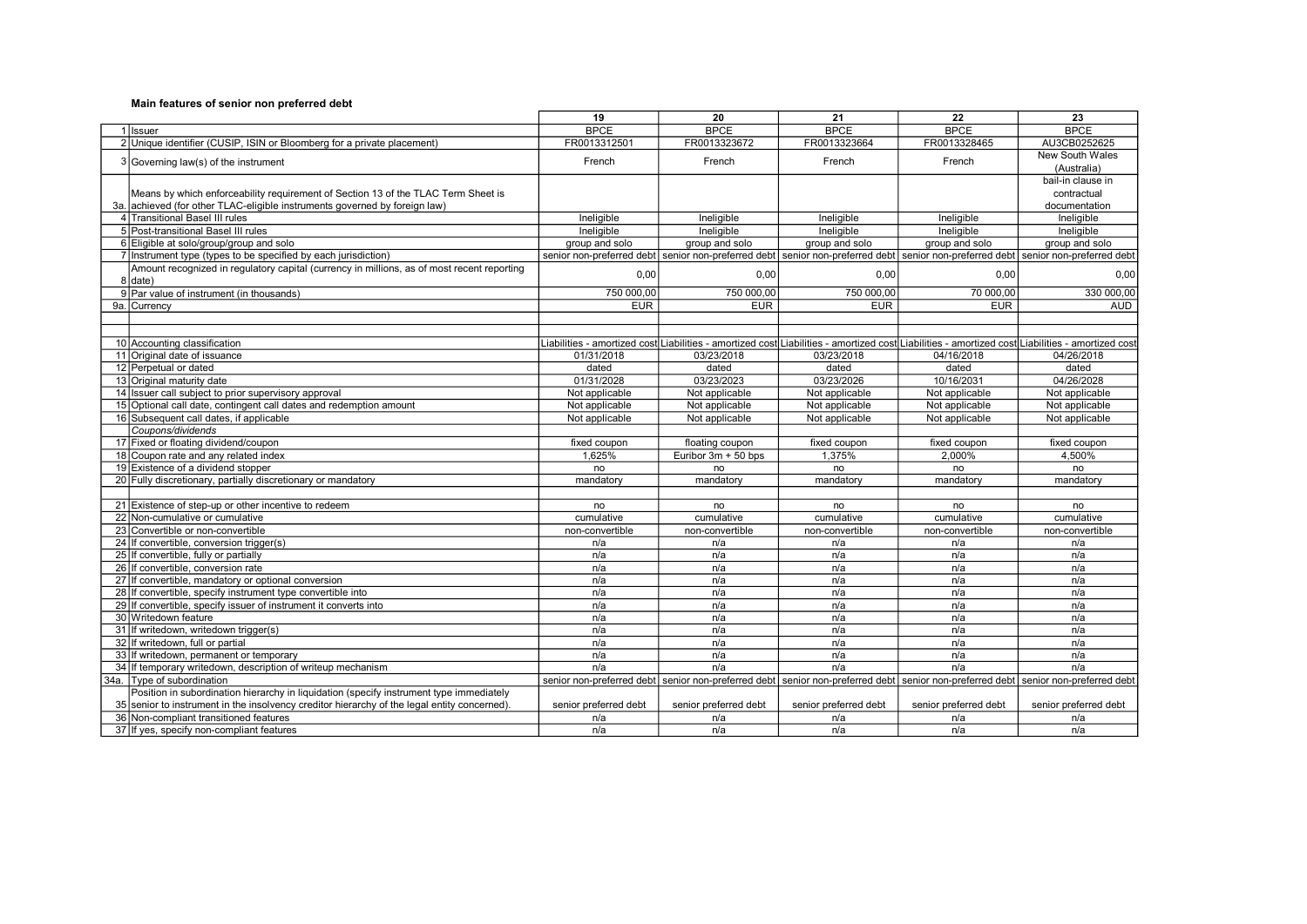| Main features of senior non preferred debt                                                                                                                                              | Quantitative/qualitative information: |                                                                                                         |                       |                       |                                                                                                                                                  |
|-----------------------------------------------------------------------------------------------------------------------------------------------------------------------------------------|---------------------------------------|---------------------------------------------------------------------------------------------------------|-----------------------|-----------------------|--------------------------------------------------------------------------------------------------------------------------------------------------|
|                                                                                                                                                                                         | 24                                    | 25                                                                                                      | 26                    | 27                    | 28                                                                                                                                               |
| 1 Issuer                                                                                                                                                                                | <b>BPCE</b>                           | <b>BPCE</b>                                                                                             | <b>BPCE</b>           | <b>BPCE</b>           | <b>BPCE</b>                                                                                                                                      |
| 2 Unique identifier (CUSIP, ISIN or Bloomberg for a private placement)                                                                                                                  | FR0013323672                          | FR0013332616                                                                                            | JP525021DJ70          | JP525021EJ79          | JP525021CJ71                                                                                                                                     |
| 3 Governing law(s) of the instrument                                                                                                                                                    | French                                | French                                                                                                  | Japanese              | Japanese              | Japanese                                                                                                                                         |
|                                                                                                                                                                                         |                                       |                                                                                                         | bail-in clause in     | bail-in clause in     | bail-in clause in                                                                                                                                |
| Means by which enforceability requirement of Section 13 of the TLAC Term Sheet is                                                                                                       |                                       |                                                                                                         | contractual           | contractual           | contractual                                                                                                                                      |
| 3a. achieved (for other TLAC-eligible instruments governed by foreign law)                                                                                                              |                                       |                                                                                                         | documentation         | documentation         | documentation                                                                                                                                    |
| 4 Transitional Basel III rules                                                                                                                                                          | Ineligible                            | Ineligible                                                                                              | Ineligible            | Ineligible            | Ineligible                                                                                                                                       |
| 5 Post-transitional Basel III rules                                                                                                                                                     | Ineligible                            | Ineligible                                                                                              | Ineligible            | Ineligible            | Ineligible                                                                                                                                       |
| 6 Eligible at solo/group/group and solo                                                                                                                                                 | group and solo                        | group and solo                                                                                          | group and solo        | group and solo        | group and solo                                                                                                                                   |
| 7 Instrument type (types to be specified by each jurisdiction)                                                                                                                          |                                       |                                                                                                         |                       |                       | senior non-preferred debt senior non-preferred debt senior non-preferred debt senior non-preferred debt senior non-preferred debt                |
| Amount recognized in regulatory capital (currency in millions, as of most recent reporting<br>8 date)                                                                                   | 0,00                                  | 0.00                                                                                                    | 0,00                  | 0.00                  | 0,00                                                                                                                                             |
| 9 Par value of instrument (in thousands)                                                                                                                                                | 200 000.00                            | 420 000,00                                                                                              | 66 100 000,00         | 40 000 000,00         | 10 900 000.00                                                                                                                                    |
| 9a. Currency                                                                                                                                                                            | <b>EUR</b>                            | <b>CNH</b>                                                                                              | <b>JPY</b>            | <b>JPY</b>            | <b>JPY</b>                                                                                                                                       |
|                                                                                                                                                                                         |                                       |                                                                                                         |                       |                       |                                                                                                                                                  |
|                                                                                                                                                                                         |                                       |                                                                                                         |                       |                       |                                                                                                                                                  |
| 10 Accounting classification                                                                                                                                                            |                                       |                                                                                                         |                       |                       | Liabilities - amortized cost∣Liabilities - amortized cost∣Liabilities - amortized cost∣Liabilities - amortized cost∣Liabilities - amortized cost |
| 11 Original date of issuance                                                                                                                                                            | 05/03/2018                            | 05/11/2018                                                                                              | 07/12/2018            | 07/12/2018            | 07/12/2018                                                                                                                                       |
| 12 Perpetual or dated                                                                                                                                                                   | dated                                 | dated                                                                                                   | dated                 | dated                 | dated                                                                                                                                            |
| 13 Original maturity date                                                                                                                                                               | 03/23/2023                            | 05/11/2023                                                                                              | 07/12/2023            | 07/12/2028            | 07/12/2028                                                                                                                                       |
| 14 Issuer call subject to prior supervisory approval                                                                                                                                    | Not applicable                        | Not applicable                                                                                          | Not applicable        | Not applicable        | Not applicable                                                                                                                                   |
| 15 Optional call date, contingent call dates and redemption amount                                                                                                                      | Not applicable                        | Not applicable                                                                                          | Not applicable        | Not applicable        | Not applicable                                                                                                                                   |
| 16 Subsequent call dates, if applicable                                                                                                                                                 | Not applicable                        | Not applicable                                                                                          | Not applicable        | Not applicable        | Not applicable                                                                                                                                   |
| Coupons/dividends                                                                                                                                                                       |                                       |                                                                                                         |                       |                       |                                                                                                                                                  |
| 17 Fixed or floating dividend/coupon                                                                                                                                                    | floating coupon                       | fixed coupon                                                                                            | fixed coupon          | fixed coupon          | fixed coupon                                                                                                                                     |
| 18 Coupon rate and any related index                                                                                                                                                    | Euribor 3m + 50 bps                   | 4,950%                                                                                                  | 0.645%                | 0.989%                | 0,989%                                                                                                                                           |
| 19 Existence of a dividend stopper                                                                                                                                                      | no                                    | no                                                                                                      | no                    | no                    | no                                                                                                                                               |
| 20 Fully discretionary, partially discretionary or mandatory                                                                                                                            | mandatory                             | mandatory                                                                                               | mandatory             | mandatory             | mandatory                                                                                                                                        |
|                                                                                                                                                                                         |                                       |                                                                                                         |                       |                       |                                                                                                                                                  |
| 21 Existence of step-up or other incentive to redeem                                                                                                                                    | no                                    | no                                                                                                      | no                    | no                    | no                                                                                                                                               |
| 22 Non-cumulative or cumulative                                                                                                                                                         | cumulative                            | cumulative                                                                                              | cumulative            | cumulative            | cumulative                                                                                                                                       |
| 23 Convertible or non-convertible                                                                                                                                                       | non-convertible                       | non-convertible                                                                                         | non-convertible       | non-convertible       | non-convertible                                                                                                                                  |
| 24 If convertible, conversion trigger(s)                                                                                                                                                | n/a                                   | n/a                                                                                                     | n/a                   | n/a                   | n/a                                                                                                                                              |
| 25 If convertible, fully or partially                                                                                                                                                   | n/a                                   | n/a                                                                                                     | n/a                   | n/a                   | n/a                                                                                                                                              |
| 26 If convertible, conversion rate                                                                                                                                                      | n/a                                   | n/a                                                                                                     | n/a                   | n/a                   | n/a                                                                                                                                              |
| 27 If convertible, mandatory or optional conversion                                                                                                                                     | n/a                                   | n/a                                                                                                     | n/a                   | n/a                   | n/a                                                                                                                                              |
| 28 If convertible, specify instrument type convertible into                                                                                                                             | n/a                                   | n/a                                                                                                     | n/a                   | n/a                   | n/a                                                                                                                                              |
| 29 If convertible, specify issuer of instrument it converts into                                                                                                                        | n/a                                   | n/a                                                                                                     | n/a                   | n/a                   | n/a                                                                                                                                              |
| 30 Writedown feature                                                                                                                                                                    | n/a                                   | n/a                                                                                                     | n/a                   | n/a                   | n/a                                                                                                                                              |
| 31 If writedown, writedown trigger(s)                                                                                                                                                   | n/a                                   | n/a                                                                                                     | n/a                   | n/a                   | n/a                                                                                                                                              |
| 32 If writedown, full or partial                                                                                                                                                        | n/a                                   | n/a                                                                                                     | n/a                   | n/a                   | n/a                                                                                                                                              |
| 33 If writedown, permanent or temporary                                                                                                                                                 | n/a                                   | n/a                                                                                                     | n/a                   | n/a                   | n/a                                                                                                                                              |
| 34 If temporary writedown, description of writeup mechanism                                                                                                                             | n/a                                   | n/a                                                                                                     | n/a                   | n/a                   | n/a                                                                                                                                              |
| 34a. Type of subordination                                                                                                                                                              |                                       | senior non-preferred debt senior non-preferred debt senior non-preferred debt senior non-preferred debt |                       |                       | senior non-preferred debt                                                                                                                        |
| Position in subordination hierarchy in liquidation (specify instrument type immediately<br>35 senior to instrument in the insolvency creditor hierarchy of the legal entity concerned). | senior preferred debt                 | senior preferred debt                                                                                   | senior preferred debt | senior preferred debt | senior preferred debt                                                                                                                            |
| 36 Non-compliant transitioned features                                                                                                                                                  | n/a                                   | n/a                                                                                                     | n/a                   | n/a                   | n/a                                                                                                                                              |
| 37 If yes, specify non-compliant features                                                                                                                                               | n/a                                   | n/a                                                                                                     | n/a                   | n/a                   | n/a                                                                                                                                              |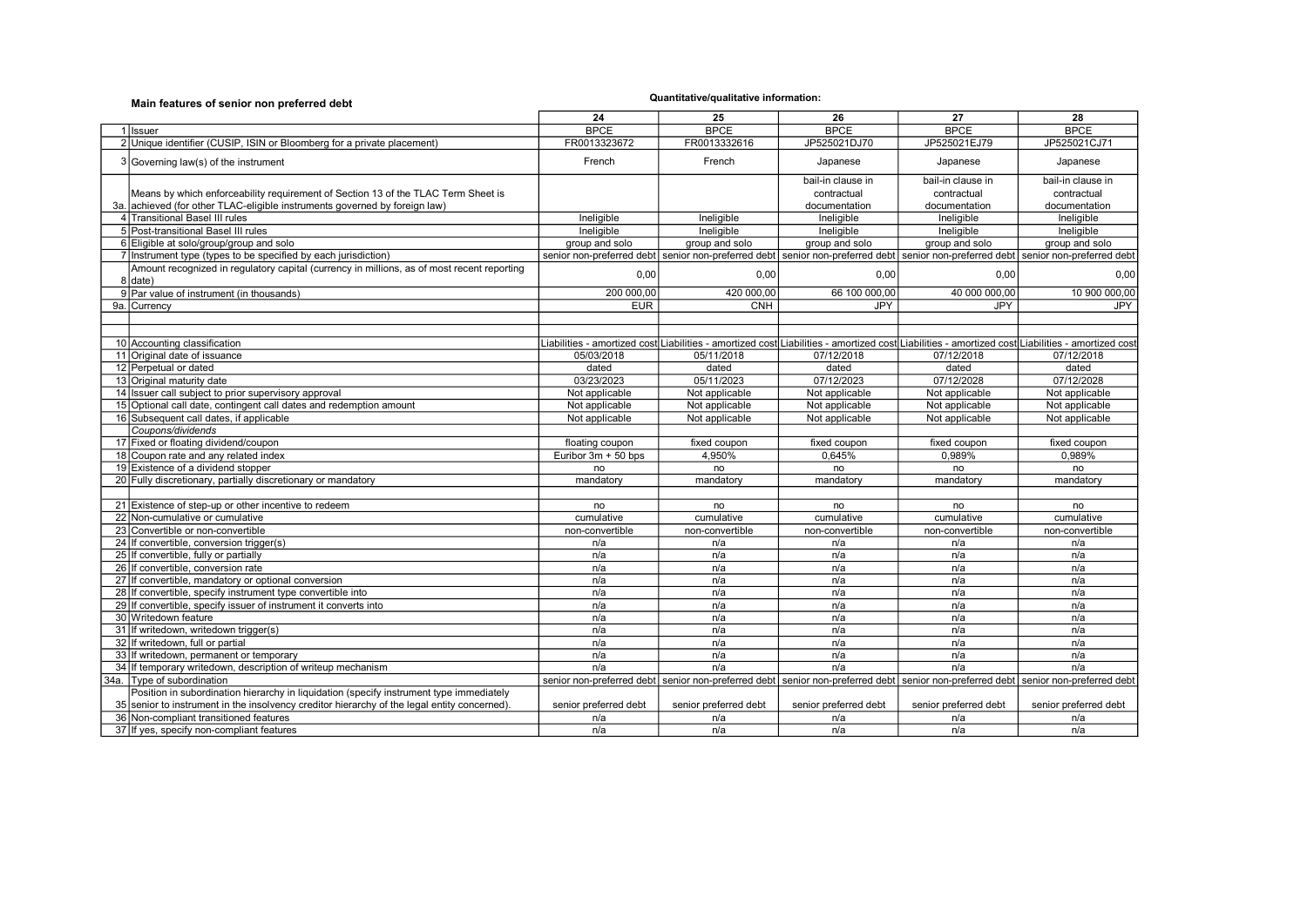|                                                                                                                                                                 | 29                                             | 30                                             | 31                                             | 32                           |
|-----------------------------------------------------------------------------------------------------------------------------------------------------------------|------------------------------------------------|------------------------------------------------|------------------------------------------------|------------------------------|
| 1 Issuer                                                                                                                                                        | <b>BPCE</b>                                    | <b>BPCE</b>                                    | <b>BPCE</b>                                    | <b>BPCE</b>                  |
| 2 Unique identifier (CUSIP, ISIN or Bloomberg for a private placement)                                                                                          | US05583JAF93 / US05584KAF57                    | US05583JAD46 / US05584KAD00                    | US05583JAE29 / US05584KAE82                    | FR0013368115                 |
| 3 Governing law(s) of the instrument                                                                                                                            | New York State (United States)                 | New York State (United States)                 | New York State (United States)                 | French                       |
| Means by which enforceability requirement of Section 13 of the TLAC Term Sheet is<br>3a. achieved (for other TLAC-eligible instruments governed by foreign law) | bail-in clause in contractual<br>documentation | bail-in clause in contractual<br>documentation | bail-in clause in contractual<br>documentation |                              |
| 4 Transitional Basel III rules                                                                                                                                  | Ineligible                                     | Ineligible                                     | Ineligible                                     | Ineligible                   |
| 5 Post-transitional Basel III rules                                                                                                                             | Ineligible                                     | Ineligible                                     | Ineligible                                     | Ineligible                   |
| 6 Eligible at solo/group/group and solo                                                                                                                         | group and solo                                 | group and solo                                 | group and solo                                 | group and solo               |
| 7 Instrument type (types to be specified by each jurisdiction)                                                                                                  | senior non-preferred debt                      | senior non-preferred debt                      | senior non-preferred debt                      | senior non-preferred debt    |
| Amount recognized in regulatory capital (currency in millions, as of most recent reporting<br>8 date)                                                           | 0,00                                           | 0,00                                           | 0,00                                           | 0,00                         |
| 9 Par value of instrument (in thousands)                                                                                                                        | 750 000.00                                     | 500 000.00                                     | 750 000.00                                     | 13 000,00                    |
| 9a. Currency                                                                                                                                                    | <b>USD</b>                                     | <b>USD</b>                                     | <b>USD</b>                                     | <b>EUR</b>                   |
|                                                                                                                                                                 |                                                |                                                |                                                |                              |
|                                                                                                                                                                 |                                                |                                                |                                                |                              |
| 10 Accounting classification                                                                                                                                    | Liabilities - amortized cost                   | Liabilities - amortized cost                   | Liabilities - amortized cost                   | Liabilities - amortized cost |
| 11 Original date of issuance                                                                                                                                    | 09/12/2018                                     | 09/12/2018                                     | 09/12/2018                                     | 09/28/2018                   |
| 12 Perpetual or dated                                                                                                                                           | dated                                          | dated                                          | dated                                          | dated                        |
| 13 Original maturity date                                                                                                                                       | 09/12/2023                                     | 09/12/2023                                     | 09/12/2028                                     | 09/28/2029                   |
| 14 Issuer call subject to prior supervisory approval                                                                                                            | Not applicable                                 | Not applicable                                 | Not applicable                                 | Not applicable               |
| 15 Optional call date, contingent call dates and redemption amount                                                                                              | Not applicable                                 | Not applicable                                 | Not applicable                                 | Not applicable               |
| 16 Subsequent call dates, if applicable                                                                                                                         | Not applicable                                 | Not applicable                                 | Not applicable                                 | Not applicable               |
| Coupons/dividends                                                                                                                                               |                                                |                                                |                                                |                              |
| 17 Fixed or floating dividend/coupon                                                                                                                            | fixed coupon                                   | floating coupon                                | fixed coupon                                   | fixed coupon                 |
| 18 Coupon rate and any related index                                                                                                                            | 4.000%                                         | Libor USD 3m + 124 bps                         | 4.625%                                         | 2.116%                       |
| 19 Existence of a dividend stopper                                                                                                                              | no                                             | no                                             | no                                             | no                           |
| 20 Fully discretionary, partially discretionary or mandatory                                                                                                    | mandatory                                      | mandatory                                      | mandatory                                      | mandatory                    |
|                                                                                                                                                                 |                                                |                                                |                                                |                              |
| 21 Existence of step-up or other incentive to redeem                                                                                                            | no                                             | no                                             | no                                             | no                           |
| 22 Non-cumulative or cumulative                                                                                                                                 | cumulative                                     | cumulative                                     | cumulative                                     | cumulative                   |
| 23 Convertible or non-convertible                                                                                                                               | non-convertible                                | non-convertible                                | non-convertible                                | non-convertible              |
| 24 If convertible, conversion trigger(s)                                                                                                                        | n/a                                            | n/a                                            | n/a                                            | n/a                          |
| 25 If convertible, fully or partially                                                                                                                           | n/a                                            | n/a                                            | n/a                                            | n/a                          |
| 26 If convertible, conversion rate                                                                                                                              | n/a                                            | n/a                                            | n/a                                            | n/a                          |
| 27 If convertible, mandatory or optional conversion                                                                                                             | n/a                                            | n/a                                            | n/a                                            | n/a                          |
| 28 If convertible, specify instrument type convertible into                                                                                                     | n/a                                            | n/a                                            | n/a                                            | n/a                          |
| 29 If convertible, specify issuer of instrument it converts into                                                                                                | n/a                                            | n/a                                            | n/a                                            | n/a                          |
| 30 Writedown feature                                                                                                                                            | n/a                                            | n/a                                            | n/a                                            | n/a                          |
| 31 If writedown, writedown trigger(s)                                                                                                                           | n/a                                            | n/a                                            | n/a                                            | n/a                          |
| 32 If writedown, full or partial                                                                                                                                | n/a                                            | n/a                                            | n/a                                            | n/a                          |
| 33 If writedown, permanent or temporary                                                                                                                         | n/a                                            | n/a                                            | n/a                                            | n/a                          |
| 34 If temporary writedown, description of writeup mechanism                                                                                                     | n/a                                            | n/a                                            | n/a                                            | n/a                          |
| 34a. Type of subordination                                                                                                                                      | senior non-preferred debt                      | senior non-preferred debt                      | senior non-preferred debt                      | senior non-preferred debt    |
| Position in subordination hierarchy in liquidation (specify instrument type immediately                                                                         |                                                |                                                |                                                |                              |
| 35 senior to instrument in the insolvency creditor hierarchy of the legal entity concerned).                                                                    | senior preferred debt                          | senior preferred debt                          | senior preferred debt                          | senior preferred debt        |
| 36 Non-compliant transitioned features                                                                                                                          | n/a                                            | n/a                                            | n/a                                            | n/a                          |
| 37 If yes, specify non-compliant features                                                                                                                       | n/a                                            | n/a                                            | n/a                                            | n/a                          |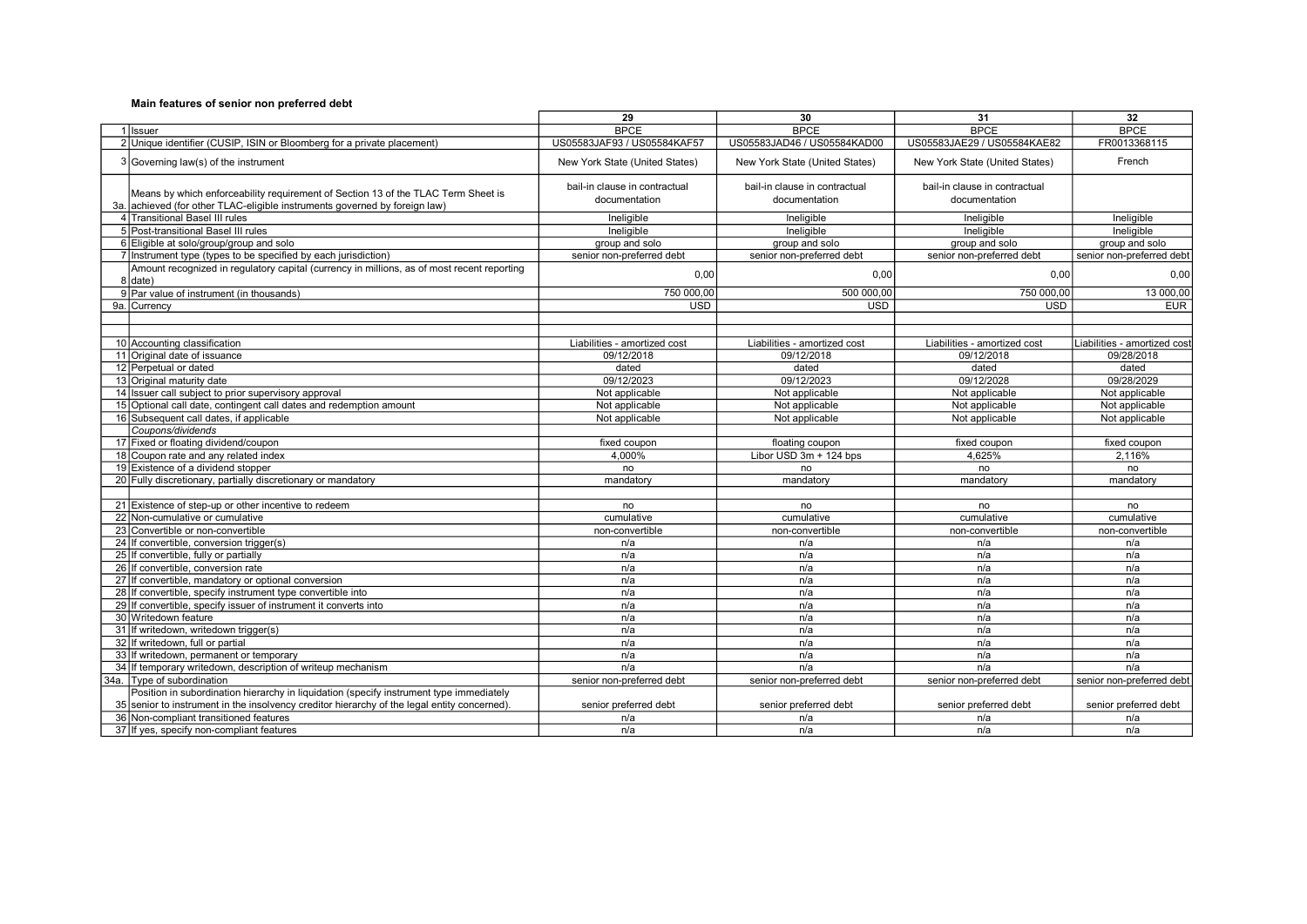|                                                                                                                                                                                         | 33                    | 34                                | 35                                                                                                                                               | 36                    | 37                    |
|-----------------------------------------------------------------------------------------------------------------------------------------------------------------------------------------|-----------------------|-----------------------------------|--------------------------------------------------------------------------------------------------------------------------------------------------|-----------------------|-----------------------|
| 1 Ilssuer                                                                                                                                                                               | <b>BPCE</b>           | <b>BPCE</b>                       | <b>BPCE</b>                                                                                                                                      | <b>BPCE</b>           | <b>BPCE</b>           |
| 2 Unique identifier (CUSIP, ISIN or Bloomberg for a private placement)                                                                                                                  | FR0013368123          | US05584KAE82                      | FR0013375623                                                                                                                                     | JP525021EK19          | JP525021CK11          |
| 3 Governing law(s) of the instrument                                                                                                                                                    | French                | New York State (United<br>States) | French                                                                                                                                           | Japanese              | Japanese              |
|                                                                                                                                                                                         |                       | bail-in clause in                 |                                                                                                                                                  | bail-in clause in     | bail-in clause in     |
| Means by which enforceability requirement of Section 13 of the TLAC Term Sheet is                                                                                                       |                       | contractual                       |                                                                                                                                                  | contractual           | contractual           |
| 3a. achieved (for other TLAC-eligible instruments governed by foreign law)                                                                                                              |                       | documentation                     |                                                                                                                                                  | documentation         | documentation         |
| 4 Transitional Basel III rules                                                                                                                                                          | Ineligible            | Ineligible                        | Ineligible                                                                                                                                       | Ineligible            | Ineligible            |
| 5 Post-transitional Basel III rules                                                                                                                                                     | Ineligible            | Ineligible                        | Ineligible                                                                                                                                       | Ineligible            | Ineligible            |
| 6 Eligible at solo/group/group and solo                                                                                                                                                 | group and solo        | group and solo                    | group and solo                                                                                                                                   | group and solo        | group and solo        |
| 7 Instrument type (types to be specified by each jurisdiction)                                                                                                                          |                       |                                   | senior non-preferred debt senior non-preferred debt senior non-preferred debt senior non-preferred debt senior non-preferred debt                |                       |                       |
| Amount recognized in regulatory capital (currency in millions, as of most recent reporting<br>8 date)                                                                                   | 0,00                  | 0,00                              | 0,00                                                                                                                                             | 0.00                  | 0,00                  |
| 9 Par value of instrument (in thousands)                                                                                                                                                | 50 000,00             | 100 000,00                        | 3 000 000,00                                                                                                                                     | 50 000 000,00         | 66 200 000,00         |
| 9a. Currency                                                                                                                                                                            | <b>EUR</b>            | <b>USD</b>                        | <b>JPY</b>                                                                                                                                       | <b>JPY</b>            | JPY                   |
|                                                                                                                                                                                         |                       |                                   |                                                                                                                                                  |                       |                       |
|                                                                                                                                                                                         |                       |                                   |                                                                                                                                                  |                       |                       |
| 10 Accounting classification                                                                                                                                                            |                       |                                   | Liabilities - amortized cost∣Liabilities - amortized cost∣Liabilities - amortized cost∣Liabilities - amortized cost∣Liabilities - amortized cost |                       |                       |
| 11 Original date of issuance                                                                                                                                                            | 09/28/2018            | 10/05/2018                        | 10/30/2018                                                                                                                                       | 01/25/2019            | 01/25/2019            |
| 12 Perpetual or dated                                                                                                                                                                   | dated                 | dated                             | dated                                                                                                                                            | dated                 | dated                 |
| 13 Original maturity date                                                                                                                                                               | 09/27/2030            | 09/12/2028                        | 10/30/2028                                                                                                                                       | 01/25/2024            | 01/25/2024            |
| 14 Issuer call subject to prior supervisory approval                                                                                                                                    | Not applicable        | Not applicable                    | Not applicable                                                                                                                                   | Not applicable        | Not applicable        |
| 15 Optional call date, contingent call dates and redemption amount                                                                                                                      | Not applicable        | Not applicable                    | Not applicable                                                                                                                                   | Not applicable        | Not applicable        |
| 16 Subsequent call dates, if applicable                                                                                                                                                 | Not applicable        | Not applicable                    | Not applicable                                                                                                                                   | Not applicable        | Not applicable        |
| Coupons/dividends                                                                                                                                                                       |                       |                                   |                                                                                                                                                  |                       |                       |
| 17 Fixed or floating dividend/coupon                                                                                                                                                    | fixed coupon          | fixed coupon                      | fixed coupon                                                                                                                                     | fixed coupon          | fixed coupon          |
| 18 Coupon rate and any related index                                                                                                                                                    | 2,200%                | 4,625%                            | 1,010%                                                                                                                                           | 1,258%                | 1,258%                |
| 19 Existence of a dividend stopper                                                                                                                                                      | no                    | no                                | no                                                                                                                                               | no                    | no                    |
| 20 Fully discretionary, partially discretionary or mandatory                                                                                                                            | mandatory             | mandatory                         | mandatory                                                                                                                                        | mandatory             | mandatory             |
|                                                                                                                                                                                         |                       |                                   |                                                                                                                                                  |                       |                       |
| 21 Existence of step-up or other incentive to redeem                                                                                                                                    | no                    | no                                | no                                                                                                                                               | no                    | no                    |
| 22 Non-cumulative or cumulative                                                                                                                                                         | cumulative            | cumulative                        | cumulative                                                                                                                                       | cumulative            | cumulative            |
| 23 Convertible or non-convertible                                                                                                                                                       | non-convertible       | non-convertible                   | non-convertible                                                                                                                                  | non-convertible       | non-convertible       |
| 24 If convertible, conversion trigger(s)                                                                                                                                                | n/a                   | n/a                               | n/a                                                                                                                                              | n/a                   | n/a                   |
| 25 If convertible, fully or partially                                                                                                                                                   | n/a                   | n/a                               | n/a                                                                                                                                              | n/a                   | n/a                   |
| 26 If convertible, conversion rate                                                                                                                                                      | n/a                   | n/a                               | n/a                                                                                                                                              | n/a                   | n/a                   |
| 27 If convertible, mandatory or optional conversion                                                                                                                                     | n/a                   | n/a                               | n/a                                                                                                                                              | n/a                   | n/a                   |
| 28 If convertible, specify instrument type convertible into                                                                                                                             | n/a                   | n/a                               | n/a                                                                                                                                              | n/a                   | n/a                   |
| 29 If convertible, specify issuer of instrument it converts into                                                                                                                        | n/a                   | n/a                               | n/a                                                                                                                                              | n/a                   | n/a                   |
| 30 Writedown feature                                                                                                                                                                    | n/a                   | n/a                               | n/a                                                                                                                                              | n/a                   | n/a                   |
| 31 If writedown, writedown trigger(s)                                                                                                                                                   | n/a                   | n/a                               | n/a                                                                                                                                              | n/a                   | n/a                   |
| 32 If writedown, full or partial                                                                                                                                                        | n/a                   | n/a                               | n/a                                                                                                                                              | n/a                   | n/a                   |
| 33 If writedown, permanent or temporary                                                                                                                                                 | n/a                   | n/a                               | n/a                                                                                                                                              | n/a                   | n/a                   |
| 34 If temporary writedown, description of writeup mechanism                                                                                                                             | n/a                   | n/a                               | n/a                                                                                                                                              | n/a                   | n/a                   |
| 34a. Type of subordination                                                                                                                                                              |                       |                                   | senior non-preferred debt senior non-preferred debt senior non-preferred debt senior non-preferred debt senior non-preferred debt                |                       |                       |
| Position in subordination hierarchy in liquidation (specify instrument type immediately<br>35 senior to instrument in the insolvency creditor hierarchy of the legal entity concerned). | senior preferred debt | senior preferred debt             | senior preferred debt                                                                                                                            | senior preferred debt | senior preferred debt |
| 36 Non-compliant transitioned features                                                                                                                                                  | n/a                   | n/a                               | n/a                                                                                                                                              | n/a                   | n/a                   |
| 37 If yes, specify non-compliant features                                                                                                                                               | n/a                   | n/a                               | n/a                                                                                                                                              | n/a                   | n/a                   |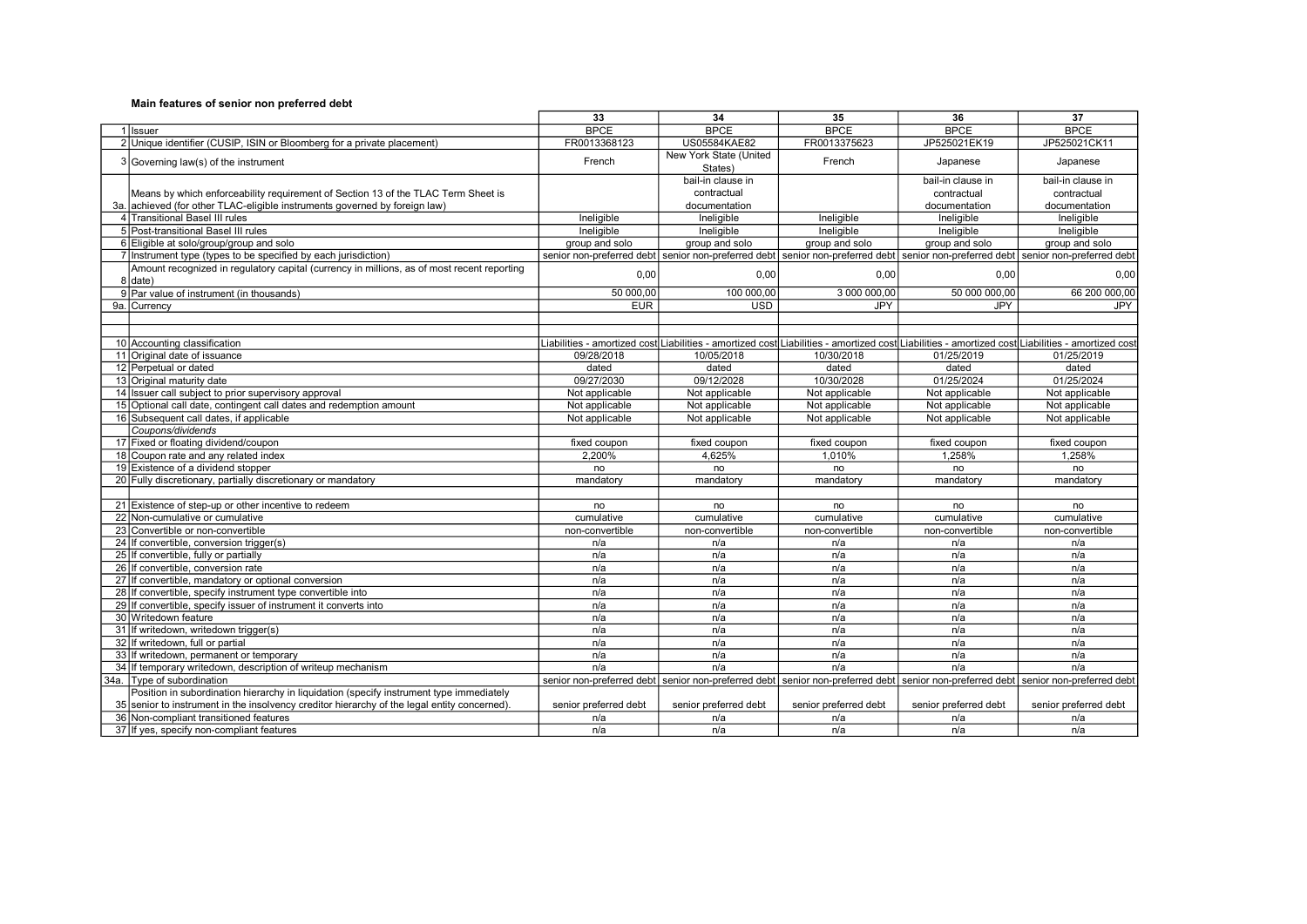|                                                                                                                                                                                         | 38                    | 39                    | 40                                                                                                                                               | 41                    | 42                    |
|-----------------------------------------------------------------------------------------------------------------------------------------------------------------------------------------|-----------------------|-----------------------|--------------------------------------------------------------------------------------------------------------------------------------------------|-----------------------|-----------------------|
| 1 Issuer                                                                                                                                                                                | <b>BPCE</b>           | <b>BPCE</b>           | <b>BPCE</b>                                                                                                                                      | <b>BPCE</b>           | <b>BPCE</b>           |
| 2 Unique identifier (CUSIP, ISIN or Bloomberg for a private placement)                                                                                                                  | JP525021DK10          | FR0013398971          | FR0013412343                                                                                                                                     | FR0013426921          | FR0013426939          |
| 3 Governing law(s) of the instrument                                                                                                                                                    | Japanese              | French                | French                                                                                                                                           | French                | French                |
|                                                                                                                                                                                         | bail-in clause in     |                       |                                                                                                                                                  |                       |                       |
| Means by which enforceability requirement of Section 13 of the TLAC Term Sheet is                                                                                                       | contractual           |                       |                                                                                                                                                  |                       |                       |
| 3a. achieved (for other TLAC-eligible instruments governed by foreign law)                                                                                                              | documentation         |                       |                                                                                                                                                  |                       |                       |
| 4 Transitional Basel III rules                                                                                                                                                          | Ineligible            | Ineligible            | Ineligible                                                                                                                                       | Ineligible            | Ineligible            |
| 5 Post-transitional Basel III rules                                                                                                                                                     | Ineligible            | Ineligible            | Ineligible                                                                                                                                       | Ineligible            | Ineligible            |
| 6 Eligible at solo/group/group and solo                                                                                                                                                 | group and solo        | group and solo        | group and solo                                                                                                                                   | group and solo        | group and solo        |
| 7 Instrument type (types to be specified by each jurisdiction)                                                                                                                          |                       |                       | senior non-preferred debt senior non-preferred debt senior non-preferred debt senior non-preferred debt senior non-preferred debt                |                       |                       |
| Amount recognized in regulatory capital (currency in millions, as of most recent reporting<br>8 date)                                                                                   | 0.00                  | 0,00                  | 0,00                                                                                                                                             | 0.00                  | 0,00                  |
| 9 Par value of instrument (in thousands)                                                                                                                                                | 25 000 000,00         | 10 000 000,00         | 1 000 000,00                                                                                                                                     | 36 000 000,00         | 4 500 000,00          |
| 9a. Currency                                                                                                                                                                            | JPY                   | <b>JPY</b>            | <b>EUR</b>                                                                                                                                       | <b>JPY</b>            | JPY                   |
|                                                                                                                                                                                         |                       |                       |                                                                                                                                                  |                       |                       |
|                                                                                                                                                                                         |                       |                       |                                                                                                                                                  |                       |                       |
| 10 Accounting classification                                                                                                                                                            |                       |                       | Liabilities - amortized cost∣Liabilities - amortized cost∣Liabilities - amortized cost∣Liabilities - amortized cost∣Liabilities - amortized cost |                       |                       |
| 11 Original date of issuance                                                                                                                                                            | 01/25/2019            | 01/30/2019            | 04/01/2019                                                                                                                                       | 06/24/2019            | 06/24/2019            |
| 12 Perpetual or dated                                                                                                                                                                   | dated                 | dated                 | dated                                                                                                                                            | dated                 | dated                 |
| 13 Original maturity date                                                                                                                                                               | 01/25/2029            | 01/30/2034            | 04/01/2025                                                                                                                                       | 06/24/2024            | 06/24/2026            |
| 14 Issuer call subject to prior supervisory approval                                                                                                                                    | Not applicable        | Not applicable        | Not applicable                                                                                                                                   | Not applicable        | Not applicable        |
| 15 Optional call date, contingent call dates and redemption amount                                                                                                                      | Not applicable        | Not applicable        | Not applicable                                                                                                                                   | Not applicable        | Not applicable        |
| 16 Subsequent call dates, if applicable                                                                                                                                                 | Not applicable        | Not applicable        | Not applicable                                                                                                                                   | Not applicable        | Not applicable        |
| Coupons/dividends                                                                                                                                                                       |                       |                       |                                                                                                                                                  |                       |                       |
| 17 Fixed or floating dividend/coupon                                                                                                                                                    | fixed coupon          | fixed coupon          | fixed coupon                                                                                                                                     | fixed coupon          | fixed coupon          |
| 18 Coupon rate and any related index                                                                                                                                                    | 1.499%                | 1.723%                | 1.000%                                                                                                                                           | 0.562%                | 0.634%                |
| 19 Existence of a dividend stopper                                                                                                                                                      | no                    | no                    | no                                                                                                                                               | no                    | no                    |
| 20 Fully discretionary, partially discretionary or mandatory                                                                                                                            | mandatory             | mandatory             | mandatory                                                                                                                                        | mandatory             | mandatory             |
|                                                                                                                                                                                         |                       |                       |                                                                                                                                                  |                       |                       |
| 21 Existence of step-up or other incentive to redeem                                                                                                                                    | no                    | no                    | no                                                                                                                                               | no                    | no                    |
| 22 Non-cumulative or cumulative                                                                                                                                                         | cumulative            | cumulative            | cumulative                                                                                                                                       | cumulative            | cumulative            |
| 23 Convertible or non-convertible                                                                                                                                                       | non-convertible       | non-convertible       | non-convertible                                                                                                                                  | non-convertible       | non-convertible       |
| 24 If convertible, conversion trigger(s)                                                                                                                                                | n/a                   | n/a                   | n/a                                                                                                                                              | n/a                   | n/a                   |
| 25 If convertible, fully or partially                                                                                                                                                   | n/a                   | n/a                   | n/a                                                                                                                                              | n/a                   | n/a                   |
| 26 If convertible, conversion rate                                                                                                                                                      | n/a                   | n/a                   | n/a                                                                                                                                              | n/a                   | n/a                   |
| 27 If convertible, mandatory or optional conversion                                                                                                                                     | n/a                   | n/a                   | n/a                                                                                                                                              | n/a                   | n/a                   |
| 28 If convertible, specify instrument type convertible into                                                                                                                             | n/a                   | n/a                   | n/a                                                                                                                                              | n/a                   | n/a                   |
| 29 If convertible, specify issuer of instrument it converts into                                                                                                                        | n/a                   | n/a                   | n/a                                                                                                                                              | n/a                   | n/a                   |
| 30 Writedown feature                                                                                                                                                                    | n/a                   | n/a                   | n/a                                                                                                                                              | n/a                   | n/a                   |
| 31 If writedown, writedown trigger(s)                                                                                                                                                   | n/a                   | n/a                   | n/a                                                                                                                                              | n/a                   | n/a                   |
| 32 If writedown, full or partial                                                                                                                                                        | n/a                   | n/a                   | n/a                                                                                                                                              | n/a                   | n/a                   |
| 33 If writedown, permanent or temporary                                                                                                                                                 | n/a                   | n/a                   | n/a                                                                                                                                              | n/a                   | n/a                   |
| 34 If temporary writedown, description of writeup mechanism                                                                                                                             | n/a                   | n/a                   | n/a                                                                                                                                              | n/a                   | n/a                   |
| 34a. Type of subordination                                                                                                                                                              |                       |                       | senior non-preferred debt senior non-preferred debt senior non-preferred debt senior non-preferred debt senior non-preferred debt                |                       |                       |
| Position in subordination hierarchy in liquidation (specify instrument type immediately<br>35 senior to instrument in the insolvency creditor hierarchy of the legal entity concerned). | senior preferred debt | senior preferred debt | senior preferred debt                                                                                                                            | senior preferred debt | senior preferred debt |
| 36 Non-compliant transitioned features                                                                                                                                                  | n/a                   | n/a                   | n/a                                                                                                                                              | n/a                   | n/a                   |
| 37 If yes, specify non-compliant features                                                                                                                                               | n/a                   | n/a                   | n/a                                                                                                                                              | n/a                   | n/a                   |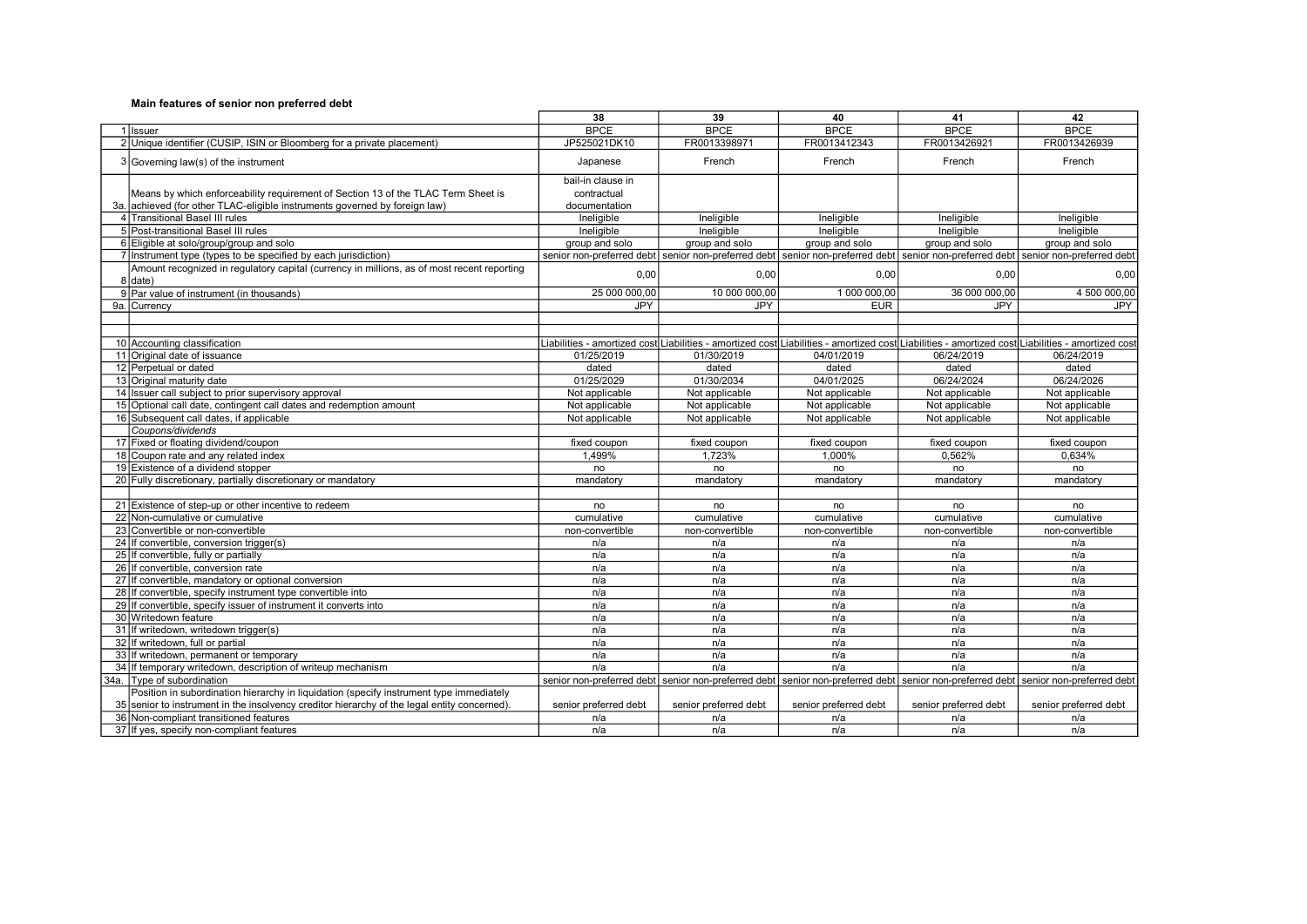|                                                                                                                                                                                         | 43                    | 44                    | 45                                                                                                                                               | 46                    | 47                    |
|-----------------------------------------------------------------------------------------------------------------------------------------------------------------------------------------|-----------------------|-----------------------|--------------------------------------------------------------------------------------------------------------------------------------------------|-----------------------|-----------------------|
| 1 Ilssuer                                                                                                                                                                               | <b>BPCE</b>           | <b>BPCE</b>           | <b>BPCE</b>                                                                                                                                      | <b>BPCE</b>           | <b>BPCE</b>           |
| 2 Unique identifier (CUSIP, ISIN or Bloomberg for a private placement)                                                                                                                  | FR0013426954          | FR0013429073          | FR0013412343                                                                                                                                     | FR0013455540          | JP525021CKC7          |
| 3 Governing law(s) of the instrument                                                                                                                                                    | French                | French                | French                                                                                                                                           | French                | Japanese              |
|                                                                                                                                                                                         |                       |                       |                                                                                                                                                  |                       | bail-in clause in     |
| Means by which enforceability requirement of Section 13 of the TLAC Term Sheet is                                                                                                       |                       |                       |                                                                                                                                                  |                       | contractual           |
| 3a. achieved (for other TLAC-eligible instruments governed by foreign law)                                                                                                              |                       |                       |                                                                                                                                                  |                       | documentation         |
| 4 Transitional Basel III rules                                                                                                                                                          | Ineligible            | Ineligible            | Ineligible                                                                                                                                       | Ineligible            | Ineligible            |
| 5 Post-transitional Basel III rules                                                                                                                                                     | Ineligible            | Ineligible            | Ineligible                                                                                                                                       | Ineligible            | Ineligible            |
| 6 Eligible at solo/group/group and solo                                                                                                                                                 | group and solo        | group and solo        | group and solo                                                                                                                                   | group and solo        | group and solo        |
| 7 Instrument type (types to be specified by each jurisdiction)                                                                                                                          |                       |                       | senior non-preferred debt senior non-preferred debt senior non-preferred debt senior non-preferred debt senior non-preferred debt                |                       |                       |
| Amount recognized in regulatory capital (currency in millions, as of most recent reporting<br>8 date)                                                                                   | 0.00                  | 0,00                  | 0,00                                                                                                                                             | 0.00                  | 0,00                  |
| 9 Par value of instrument (in thousands)                                                                                                                                                | 15 100 000,00         | 1 250 000,00          | 50 000,00                                                                                                                                        | 1 000 000,00          | 46 500 000,00         |
| 9a. Currency                                                                                                                                                                            | JPY                   | <b>EUR</b>            | <b>EUR</b>                                                                                                                                       | <b>EUR</b>            | JPY                   |
|                                                                                                                                                                                         |                       |                       |                                                                                                                                                  |                       |                       |
|                                                                                                                                                                                         |                       |                       |                                                                                                                                                  |                       |                       |
| 10 Accounting classification                                                                                                                                                            |                       |                       | Liabilities - amortized cost∣Liabilities - amortized cost∣Liabilities - amortized cost∣Liabilities - amortized cost∣Liabilities - amortized cost |                       |                       |
| 11 Original date of issuance                                                                                                                                                            | 06/24/2019            | 06/26/2019            | 09/09/2019                                                                                                                                       | 10/24/2019            | 12/12/2019            |
| 12 Perpetual or dated                                                                                                                                                                   | dated                 | dated                 | dated                                                                                                                                            | dated                 | dated                 |
| 13 Original maturity date                                                                                                                                                               | 06/22/2029            | 09/26/2024            | 04/01/2025                                                                                                                                       | 02/24/2027            | 12/12/2024            |
| 14 Issuer call subject to prior supervisory approval                                                                                                                                    | Not applicable        | Not applicable        | Not applicable                                                                                                                                   | Not applicable        | Not applicable        |
| 15 Optional call date, contingent call dates and redemption amount                                                                                                                      | Not applicable        | Not applicable        | Not applicable                                                                                                                                   | Not applicable        | Not applicable        |
| 16 Subsequent call dates, if applicable                                                                                                                                                 | Not applicable        | Not applicable        | Not applicable                                                                                                                                   | Not applicable        | Not applicable        |
| Coupons/dividends                                                                                                                                                                       |                       |                       |                                                                                                                                                  |                       |                       |
| 17 Fixed or floating dividend/coupon                                                                                                                                                    | fixed coupon          | fixed coupon          | fixed coupon                                                                                                                                     | fixed coupon          | fixed coupon          |
| 18 Coupon rate and any related index                                                                                                                                                    | 0,794%                | 0,625%                | 1,000%                                                                                                                                           | 0,500%                | 0,499%                |
| 19 Existence of a dividend stopper                                                                                                                                                      | no                    | no                    | no                                                                                                                                               | no                    | no                    |
| 20 Fully discretionary, partially discretionary or mandatory                                                                                                                            | mandatory             | mandatory             | mandatory                                                                                                                                        | mandatory             | mandatory             |
|                                                                                                                                                                                         |                       |                       |                                                                                                                                                  |                       |                       |
| 21 Existence of step-up or other incentive to redeem                                                                                                                                    | no                    | no                    | no                                                                                                                                               | no                    | no                    |
| 22 Non-cumulative or cumulative                                                                                                                                                         | cumulative            | cumulative            | cumulative                                                                                                                                       | cumulative            | cumulative            |
| 23 Convertible or non-convertible                                                                                                                                                       | non-convertible       | non-convertible       | non-convertible                                                                                                                                  | non-convertible       | non-convertible       |
| 24 If convertible, conversion trigger(s)                                                                                                                                                | n/a                   | n/a                   | n/a                                                                                                                                              | n/a                   | n/a                   |
| 25 If convertible, fully or partially                                                                                                                                                   | n/a                   | n/a                   | n/a                                                                                                                                              | n/a                   | n/a                   |
| 26 If convertible, conversion rate                                                                                                                                                      | n/a                   | n/a                   | n/a                                                                                                                                              | n/a                   | n/a                   |
| 27 If convertible, mandatory or optional conversion                                                                                                                                     | n/a                   | n/a                   | n/a                                                                                                                                              | n/a                   | n/a                   |
| 28 If convertible, specify instrument type convertible into                                                                                                                             | n/a                   | n/a                   | n/a                                                                                                                                              | n/a                   | n/a                   |
| 29 If convertible, specify issuer of instrument it converts into                                                                                                                        | n/a                   | n/a                   | n/a                                                                                                                                              | n/a                   | n/a                   |
| 30 Writedown feature                                                                                                                                                                    | n/a                   | n/a                   | n/a                                                                                                                                              | n/a                   | n/a                   |
| 31 If writedown, writedown trigger(s)                                                                                                                                                   | n/a                   | n/a                   | n/a                                                                                                                                              | n/a                   | n/a                   |
| 32 If writedown, full or partial                                                                                                                                                        | n/a                   | n/a                   | n/a                                                                                                                                              | n/a                   | n/a                   |
| 33 If writedown, permanent or temporary                                                                                                                                                 | n/a                   | n/a                   | n/a                                                                                                                                              | n/a                   | n/a                   |
| 34 If temporary writedown, description of writeup mechanism                                                                                                                             | n/a                   | n/a                   | n/a                                                                                                                                              | n/a                   | n/a                   |
| 34a. Type of subordination                                                                                                                                                              |                       |                       | senior non-preferred debt senior non-preferred debt senior non-preferred debt senior non-preferred debt senior non-preferred debt                |                       |                       |
| Position in subordination hierarchy in liquidation (specify instrument type immediately<br>35 senior to instrument in the insolvency creditor hierarchy of the legal entity concerned). | senior preferred debt | senior preferred debt | senior preferred debt                                                                                                                            | senior preferred debt | senior preferred debt |
| 36 Non-compliant transitioned features                                                                                                                                                  | n/a                   | n/a                   | n/a                                                                                                                                              | n/a                   | n/a                   |
| 37 If yes, specify non-compliant features                                                                                                                                               | n/a                   | n/a                   | n/a                                                                                                                                              | n/a                   | n/a                   |